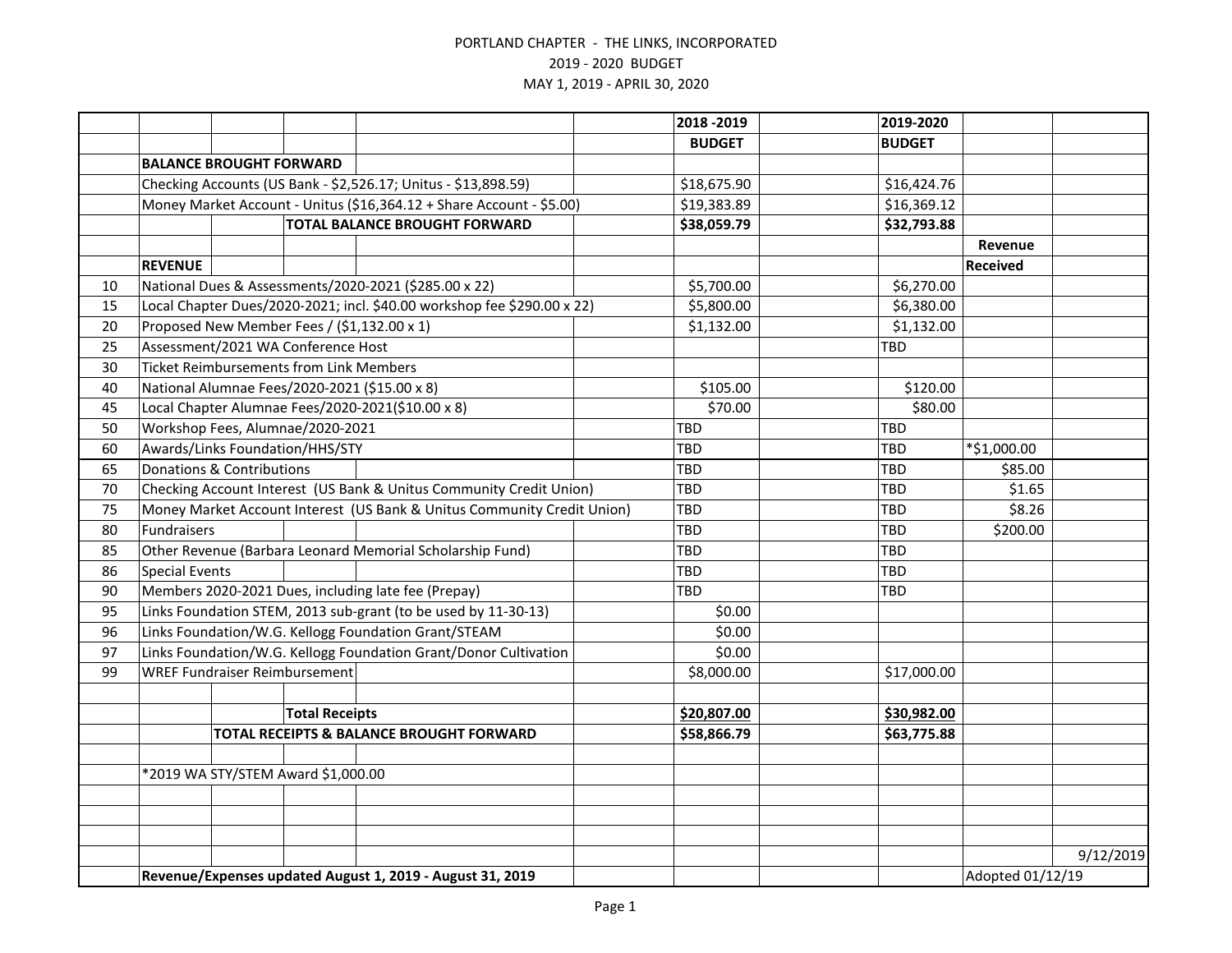|     | <b>EXPENSES</b>                                |  |  |                                                         |            | 2018-2019   | 2019-2020        |                  |                |
|-----|------------------------------------------------|--|--|---------------------------------------------------------|------------|-------------|------------------|------------------|----------------|
| 100 | <b>Dues &amp; Assessments</b>                  |  |  |                                                         |            |             |                  | <b>Spent YTD</b> | <b>Balance</b> |
| 110 |                                                |  |  | National Dues & Assessments/2020-2021 (\$195.00 x 22)   |            | \$3,900.00  | \$4,290.00       |                  |                |
| 120 | National Grant-in-Aid/2020-2021 (\$45.00 x 22) |  |  |                                                         |            | \$900.00    | \$990.00         |                  |                |
| 130 |                                                |  |  | Links Foundation Dues/2020-2021 (\$40.00 x 22)          |            | \$800.00    | \$880.00         |                  |                |
| 140 |                                                |  |  | New Member Fees/National, 2020 (\$742.00 x 1)           |            | \$742.00    | \$742.00         |                  |                |
| 150 |                                                |  |  | Western Area Conference or National Assembly, Delegate  |            | \$1,400.00  | \$2,500.00       | \$1,862.15       | \$637.85       |
| 160 |                                                |  |  | Western Area Conference or National Assembly, Alternate |            | \$1,000.00  | \$1,500.00       | \$1,500.00       | \$0.00         |
| 165 |                                                |  |  | Western Area Leadership Summit Representative           |            | \$500.00    | \$0.00           |                  |                |
| 170 | <b>National Bonding Insurance</b>              |  |  |                                                         |            | \$660.00    | \$500.00         | \$500.00         | \$0.00         |
| 175 |                                                |  |  | National Liability Insurance/2020-2021 (\$5.00 x 22)    |            | \$100.00    | \$110.00         |                  |                |
| 180 | National Alumnae Fees/2020-2021 (\$15.00 x 8)  |  |  |                                                         |            | \$105.00    | \$120.00         |                  |                |
| 185 | National / Area Publications                   |  |  |                                                         |            | \$200.00    | \$200.00         |                  |                |
|     |                                                |  |  | <b>Total Dues &amp; Assessments</b>                     |            | \$10,307.00 | \$11,832.00      |                  |                |
|     |                                                |  |  |                                                         |            |             |                  |                  |                |
| 200 | Programs (Includes Postage, Copies, Printing)  |  |  |                                                         |            |             |                  |                  |                |
| 210 | The Arts                                       |  |  |                                                         |            | \$1,650.00  | \$1,650.00       | \$400.00         | \$1,250.00     |
| 220 | Services to Youth                              |  |  |                                                         |            | \$3,000.00  | \$3,000.00       |                  |                |
| 225 | Save for Future Use                            |  |  |                                                         |            |             |                  |                  |                |
| 230 | <b>National Trends &amp; Services</b>          |  |  |                                                         |            | \$700.00    | \$425.00         |                  |                |
| 235 | <b>Health &amp; Human Services</b>             |  |  |                                                         |            | \$600.00    | \$525.00         | \$75.50          | \$449.50       |
| 240 | <b>International Trends &amp; Services</b>     |  |  |                                                         |            | \$800.00    | \$800.00         |                  |                |
| 245 |                                                |  |  | Health & Human Services (Balance \$300, NOBEL)          |            |             |                  |                  |                |
| 250 | STY/STEM, 2013/Links Foundation/Restricted     |  |  |                                                         |            |             |                  |                  |                |
| 260 | Annual Program Facet Report                    |  |  |                                                         | \$25.00    | \$0.00      |                  |                  |                |
|     | <b>Total Programs &amp; Projects</b>           |  |  | \$6,775.00                                              | \$6,400.00 |             |                  |                  |                |
|     |                                                |  |  |                                                         |            |             |                  |                  |                |
| 300 | <b>Charitable Contributions</b>                |  |  |                                                         |            |             |                  |                  |                |
| 310 | Community Solicitations, Ads, Activities, etc. |  |  |                                                         |            | \$400.00    | \$400.00         |                  |                |
| 320 | <b>Other Charitable Contributions</b>          |  |  |                                                         |            | \$0.00      | \$0.00           |                  |                |
|     |                                                |  |  | <b>Total Charitable Contributions</b>                   |            | \$400.00    | \$400.00         |                  |                |
|     |                                                |  |  |                                                         |            |             |                  |                  |                |
|     | <b>Organizational Memberships</b><br>500       |  |  |                                                         |            |             |                  |                  |                |
| 510 | Local Organizational Memberships               |  |  |                                                         | \$150.00   | \$0.00      |                  |                  |                |
|     |                                                |  |  | <b>Total Organizational Memberships</b>                 |            | \$150.00    | \$0.00           |                  |                |
|     |                                                |  |  |                                                         |            |             |                  |                  |                |
|     |                                                |  |  |                                                         |            |             |                  |                  | 9/12/2019      |
|     |                                                |  |  |                                                         |            |             | Adopted 01/12/19 |                  |                |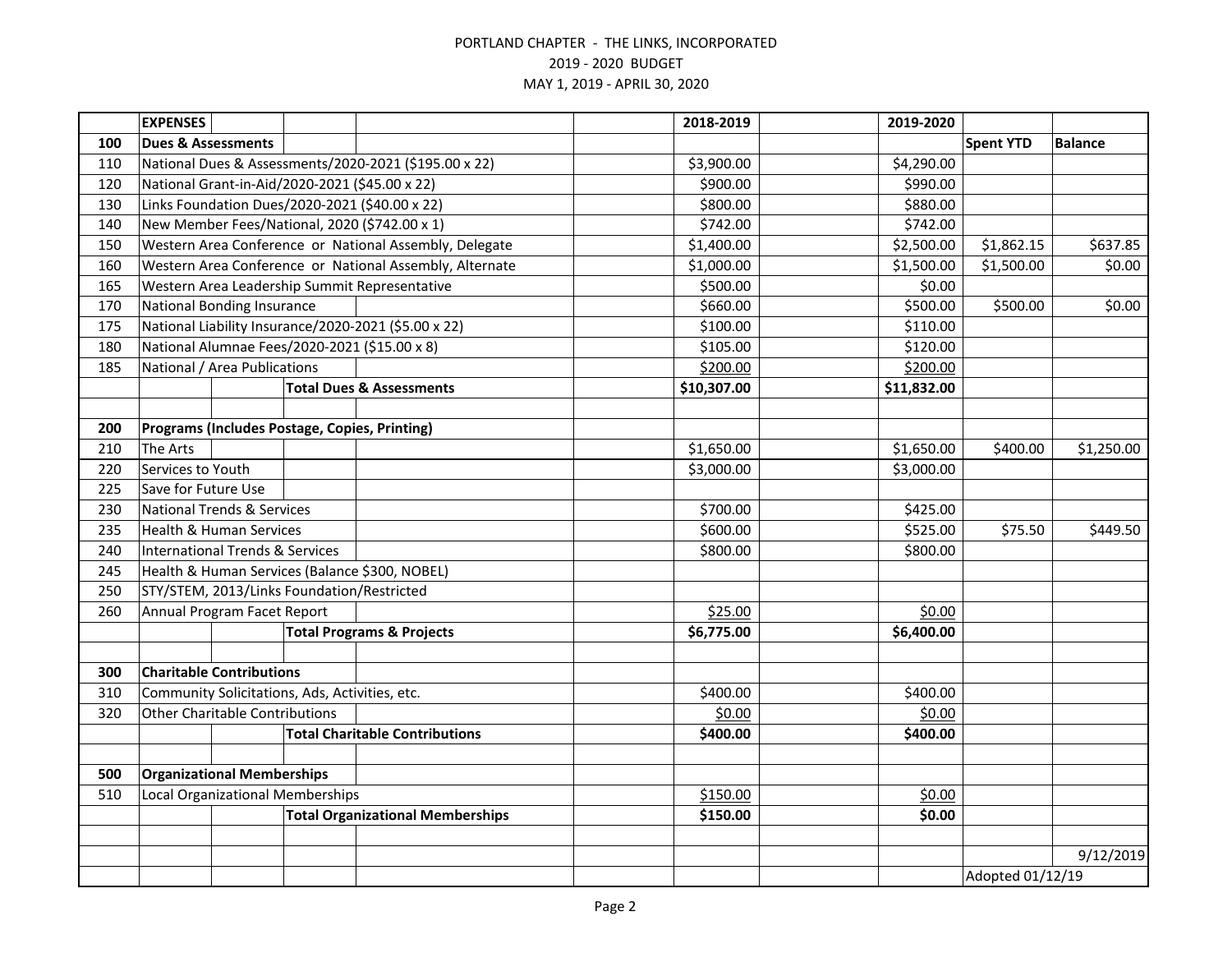|     | <b>EXPENSES</b>                    |                                |  |                                                                        |  | 2018-2019  | 2019-2020  |                  |                |  |
|-----|------------------------------------|--------------------------------|--|------------------------------------------------------------------------|--|------------|------------|------------------|----------------|--|
| 600 |                                    |                                |  | <b>Chapter Officers' Expenses (Includes Postage, Copies, Printing)</b> |  |            |            | <b>Spent YTD</b> | <b>Balance</b> |  |
| 610 | President                          |                                |  |                                                                        |  | \$150.00   | \$150.00   |                  |                |  |
| 620 | <b>Vice President</b>              |                                |  |                                                                        |  | \$50.00    | \$50.00    |                  |                |  |
| 630 | <b>Recording Secretary</b>         |                                |  |                                                                        |  | \$150.00   | \$50.00    |                  |                |  |
| 640 |                                    | <b>Corresponding Secretary</b> |  |                                                                        |  | \$25.00    | \$125.00   |                  |                |  |
| 650 | <b>Financial Secretary</b>         |                                |  |                                                                        |  | \$100.00   | \$50.00    |                  |                |  |
| 660 | Treasurer                          |                                |  |                                                                        |  | \$125.00   | \$125.00   |                  |                |  |
| 670 | Historian / Archivist              |                                |  |                                                                        |  | \$700.00   | \$800.00   |                  |                |  |
| 680 |                                    | Journalist / Publicity Officer |  |                                                                        |  | \$200.00   | \$300.00   |                  |                |  |
| 690 | Protocol Officer                   |                                |  |                                                                        |  | \$200.00   | \$300.00   |                  |                |  |
| 695 | Parliamentarian                    |                                |  |                                                                        |  | \$25.00    | \$25.00    |                  |                |  |
|     |                                    |                                |  | <b>Total Chapter Officers' Expenses</b>                                |  | \$1,725.00 | \$1,975.00 |                  |                |  |
|     |                                    |                                |  |                                                                        |  |            |            |                  |                |  |
| 700 |                                    |                                |  | Chapter Committees' Expenses (Includes Postage, Copies, Printing)      |  |            |            |                  |                |  |
| 710 | Courtesy                           |                                |  |                                                                        |  | \$400.00   | \$400.00   |                  |                |  |
| 720 | Membership                         |                                |  |                                                                        |  | \$800.00   | \$1,500.00 |                  |                |  |
| 725 | New Member Orientation / Induction |                                |  |                                                                        |  | \$500.00   | \$1,000.00 | \$163.93         | \$836.07       |  |
| 730 | Yearbook                           |                                |  |                                                                        |  | \$100.00   | \$0.00     |                  |                |  |
| 735 | <b>Committee Procedures Manual</b> |                                |  |                                                                        |  | \$25.00    | \$0.00     |                  |                |  |
| 740 | Scholarship (moved to L.I. 990)    |                                |  |                                                                        |  | \$400.00   | \$0.00     |                  |                |  |
| 750 | Founder's Day Observation          |                                |  |                                                                        |  | \$75.00    | \$100.00   |                  |                |  |
| 760 | Social                             |                                |  |                                                                        |  | \$325.00   | \$500.00   |                  |                |  |
| 770 | <b>Bylaws</b>                      |                                |  |                                                                        |  | \$50.00    | \$50.00    |                  |                |  |
| 775 | Audit/Internal                     |                                |  |                                                                        |  | \$50.00    | \$50.00    |                  |                |  |
| 780 |                                    | Fund Development / Grants      |  |                                                                        |  | \$500.00   | \$0.00     |                  |                |  |
| 790 | Technology, Chapter                |                                |  |                                                                        |  | \$270.00   | \$475.00   | \$17.95          | \$457.05       |  |
| 795 | Ethics                             |                                |  |                                                                        |  | \$25.00    | \$25.00    |                  |                |  |
| 796 | <b>Strategic Planning</b>          |                                |  |                                                                        |  | \$50.00    | \$50.00    |                  |                |  |
|     |                                    |                                |  | <b>Total Chapter Committees' Expenses</b>                              |  | \$3,570.00 | \$4,150.00 |                  |                |  |
|     |                                    |                                |  |                                                                        |  |            |            |                  |                |  |
|     |                                    |                                |  |                                                                        |  |            |            |                  |                |  |
|     |                                    |                                |  |                                                                        |  |            |            |                  |                |  |
|     |                                    |                                |  |                                                                        |  |            |            |                  |                |  |
|     |                                    |                                |  |                                                                        |  |            |            |                  |                |  |
|     |                                    |                                |  |                                                                        |  |            |            |                  |                |  |
|     |                                    |                                |  |                                                                        |  |            |            |                  | 9/12/2019      |  |
|     |                                    |                                |  |                                                                        |  |            |            | Adopted 01/12/19 |                |  |